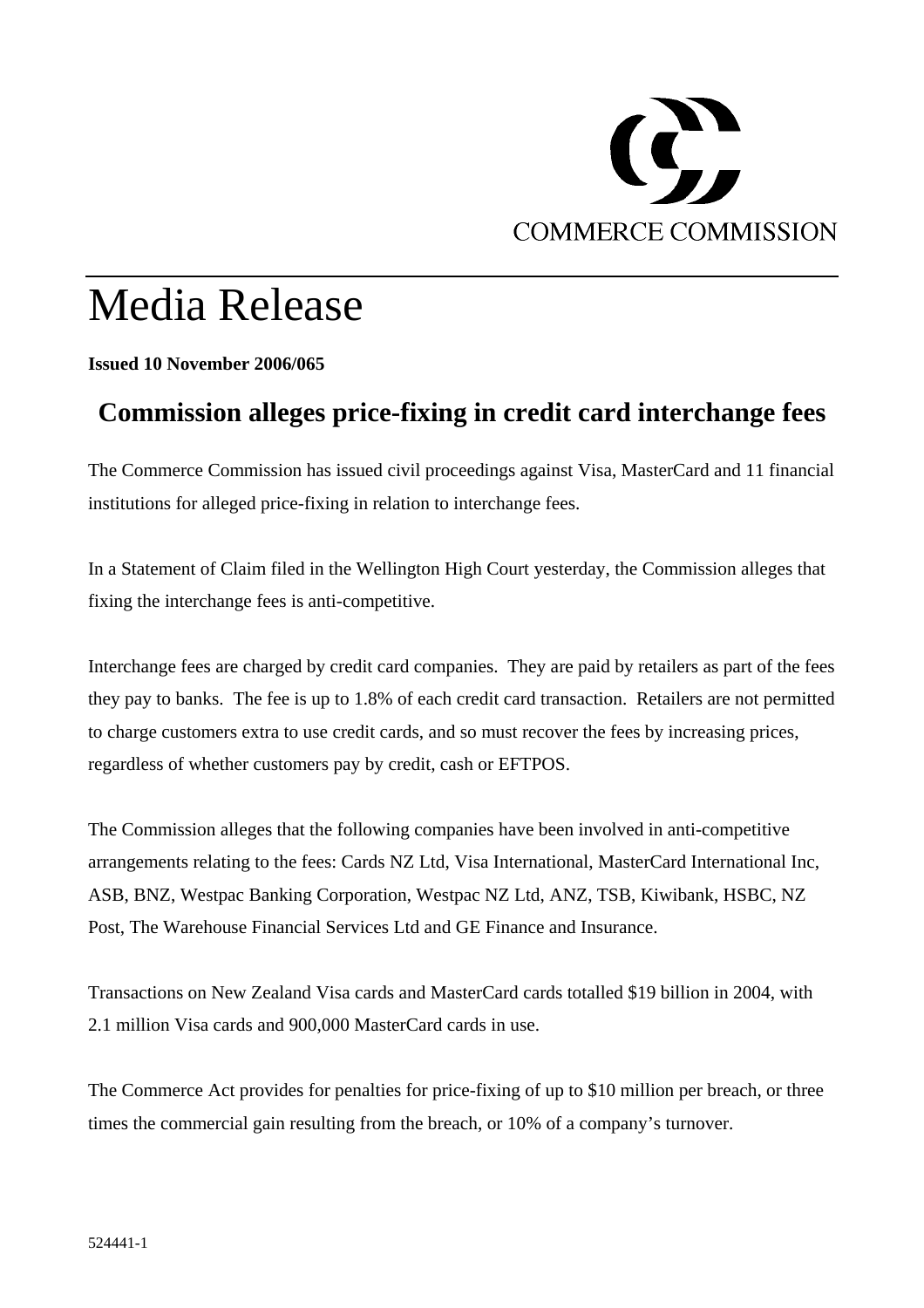The Commission does not allege any collusion between Visa and MasterCard. The alleged pricefixing is between Visa and its shareholder financial institutions, and between MasterCard and its member financial institutions.

As the matter is before the Courts, the Commission will not be commenting further.

## **Background**

**Interchange fees.** Each time a New Zealand Visa or MasterCard cardholder makes a purchase, the card accepter (usually a retailer or service provider) pays a fee to their own bank as part of the payment authorisation process. That fee is comprised mainly of the interchange fee, which is paid to the cardholder's bank.

Visa and MasterCard purchases occur in a four-party card system, which operates as follows:

- Cardholder purchases goods or services from a merchant;
- Merchant sends the transaction details to its own bank (*acquiring bank*);
- Acquiring bank sends the transaction details to the bank or financial institution that issued the card (*card issuing bank*);
- Card issuing bank pays the acquiring bank the retail price of the goods or services *less* the interchange fee;
- Acquiring bank pays the merchant the retail price less a merchant service fee;
- Card issuing bank debits the retail price from the cardholder's account.

The retailer or service provider, which has incurred the interchange fee, is not allowed to recover the fee from credit card users, so must average out the cost of that fee across all of their sales. This increases the cost of every item or service sold by businesses which accept Visa or MasterCard. All customers of those businesses bear that averaged fee, regardless of whether the customer pays by credit card, cash, EFTPOS or another payment method.